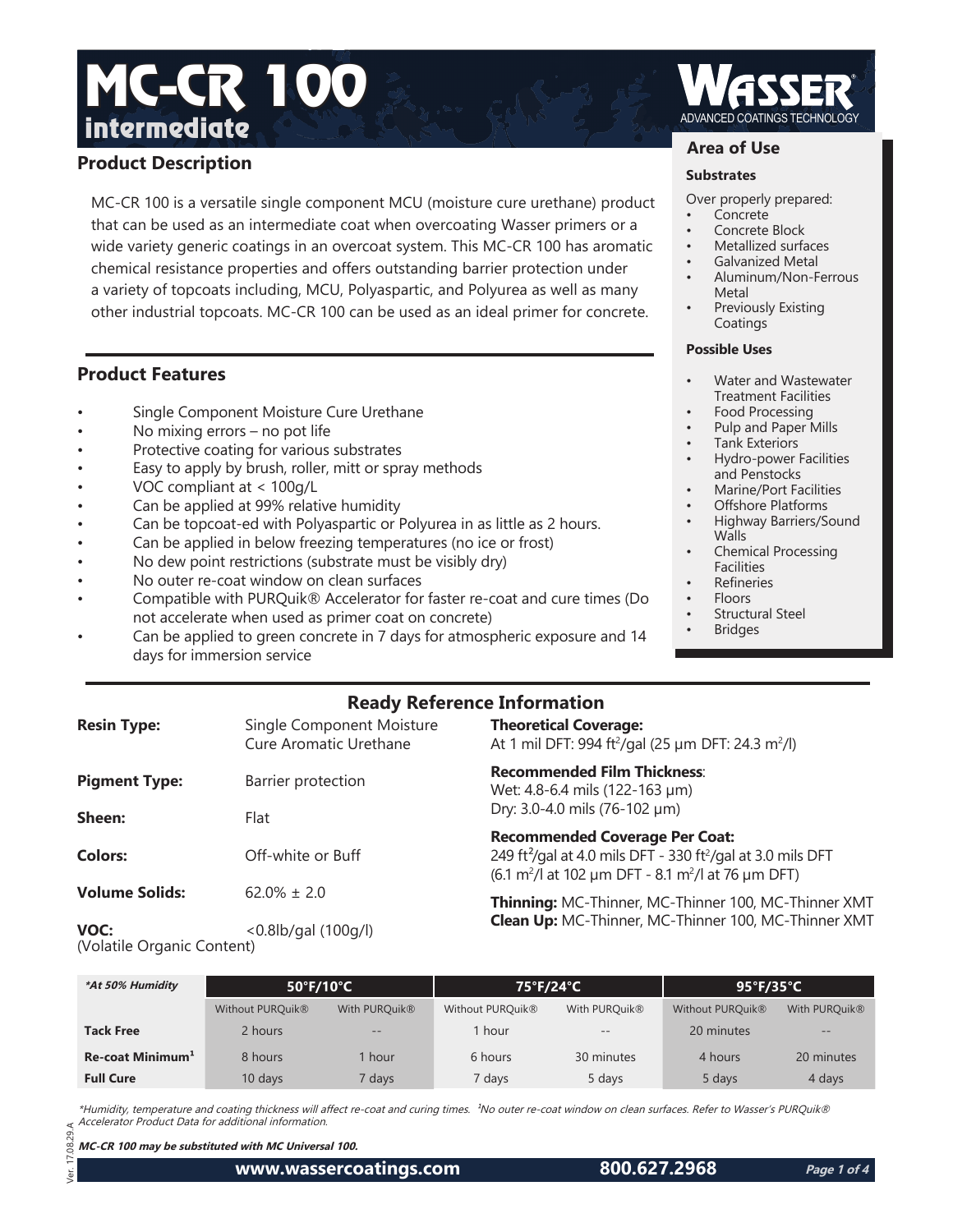

# **Concrete1/Concrete Block:**

| 1st Coat: MC-CR 100                                                      | 3.0-5.0 mils DFT                           |
|--------------------------------------------------------------------------|--------------------------------------------|
| Or MC Universal100<br>2nd Coat: Polyflex 201 PW NSF<br>Total System DFT: | 30.0-100.0 mils DFT<br>33.0-105.0 mils DFT |
| 1st Coat: MC-CR 100<br>Or MC Universal100                                | 3.0-5.0 mils DFT                           |
| 2nd Coat: Polyflex 102 Rapid Thane<br>Total System DFT:                  | 6.0-10.0 mils DFT<br>9.0-15.0 mils DFT     |
| 1st Coat: MC-CR 100<br>Or MC Universal100                                | 3.0-5.0 mils DFT                           |
| 2nd Coat: MC-Luster 100<br><b>Optional Clear Coat</b>                    | 2.0-4.0 mils DFT                           |
| 3rd Coat: MC-Antigraffiti 100<br>Total System DFT:                       | 1.5-2.0 mils DFT<br>6.5-11.0 mils DFT      |

### **Ferrous Metals (Overcoat):**

| 1st Coat: MC-Miozinc 100 (Spot Prime) | 3.0-5.0 mils DFT  |
|---------------------------------------|-------------------|
| 2nd Coat: MC-CR 100                   | 3.0-4.0 mils DFT  |
| 3rd Coat: MC-Ferrox A 100             | 2.0-4.0 mils DFT  |
| Or MC-Luster 100                      |                   |
| Total System DFT:                     | 8.0-13.0 mils DFT |

### **Aluminum/ Non-Ferrous Metals/ Galvanized Metal:**

| 1st Coat: MC-CR 100       | 3.0-4.0 mils DFT |
|---------------------------|------------------|
| 2nd Coat: MC-Ferrox A 100 | 2.0-4.0 mils DFT |
| Or MC-Luster 100          |                  |
| Total System DFT:         | 5.0-8.0 mils DFT |

1. Prime coat for concrete must be reduced by 15-25% to facilitate coating penetration. Subsequent coating applications may be reduced as necessary up to 10%. Thin in accordance with local and federal regulations.

\*Other Systems are available. Contact your Wasser Representative to answer any questions.

# **Compatible Coatings**

| <b>Primers:</b>  |  |
|------------------|--|
| MC-Zinc 100      |  |
| MC-Miozinc 100   |  |
| MC-Prepbond 100  |  |
| MC Universal 100 |  |

**Coating Accelerator**

#### **Topcoats:**

MC-Ferrox A 100 MC-Luster 100 MC-Shieldcoat 100 MC-Tar 100 MC-Ballastcoat 100 MC-Antigraffiti 100

All Wasser Polyflex Products

# **Surface Preparation**

## **Concrete/Concrete Block**

The surface must be dry, free of surface contaminants, and in sound condition. Grease, and oil should be removed by ASTM D4258-83 (Re-approved 1999) and release agents should be removed by ASTM D4259 - 88 (Re-approved 1999). Refer to SSPC-SP13/NACE No 6 Mechanical or Chemical Surface Preparation methods for preparing concrete to suitable cleanliness for intended service. Surface preparation methods should impart sufficient surface profile for mechanical adhesion to occur. Ensure surface is thoroughly rinsed and dry prior to coating application. For atmospheric service allow a minimum 7 days cure time for new concrete and 14 days for immersion service prior to preparation and application.

### **Ferrous Metal**

Apply to clean, dry, Wasser recommended primers. Refer to the primer Product Data for additional information.

### **Aluminum/Galvanized/Non-Ferrous Metals**

Prepare surfaces using SSPC-SP1 Solvent Cleaning and SSPC-SP12/NACE No. 5 Low Pressure Water Cleaning methods to remove surface contamination. Supplement weathered galvanized surface preparation with SSPC-SP2 and SP3 Hand and Power Tool cleaning to remove excessive corrosion and impart surface profile on bare metal. Supplement new galvanized surface cleaning with SSPC-SP16 to impart surface profile and support mechanical adhesion.

# **Previously Existing Coatings**

Prepare surfaces using SSPC-SP12/NACE No. 5 Low Pressure Water Cleaning methods to remove surface contamination. Supplement SSPC-SP 12 LPWC with SSPC-SP1 Solvent Cleaning and SSPC-SP2 and SSPC-SP3 Hand and Power Tool clean areas of corrosion and loose or flaking paint (feather edges of sound, existing paint back to a firm edge). Spot prime clean, bare metal with Wasser recommended primer. Sand glossy surfaces to provide profile. Apply a test sample to a small area to determine coating compatibility.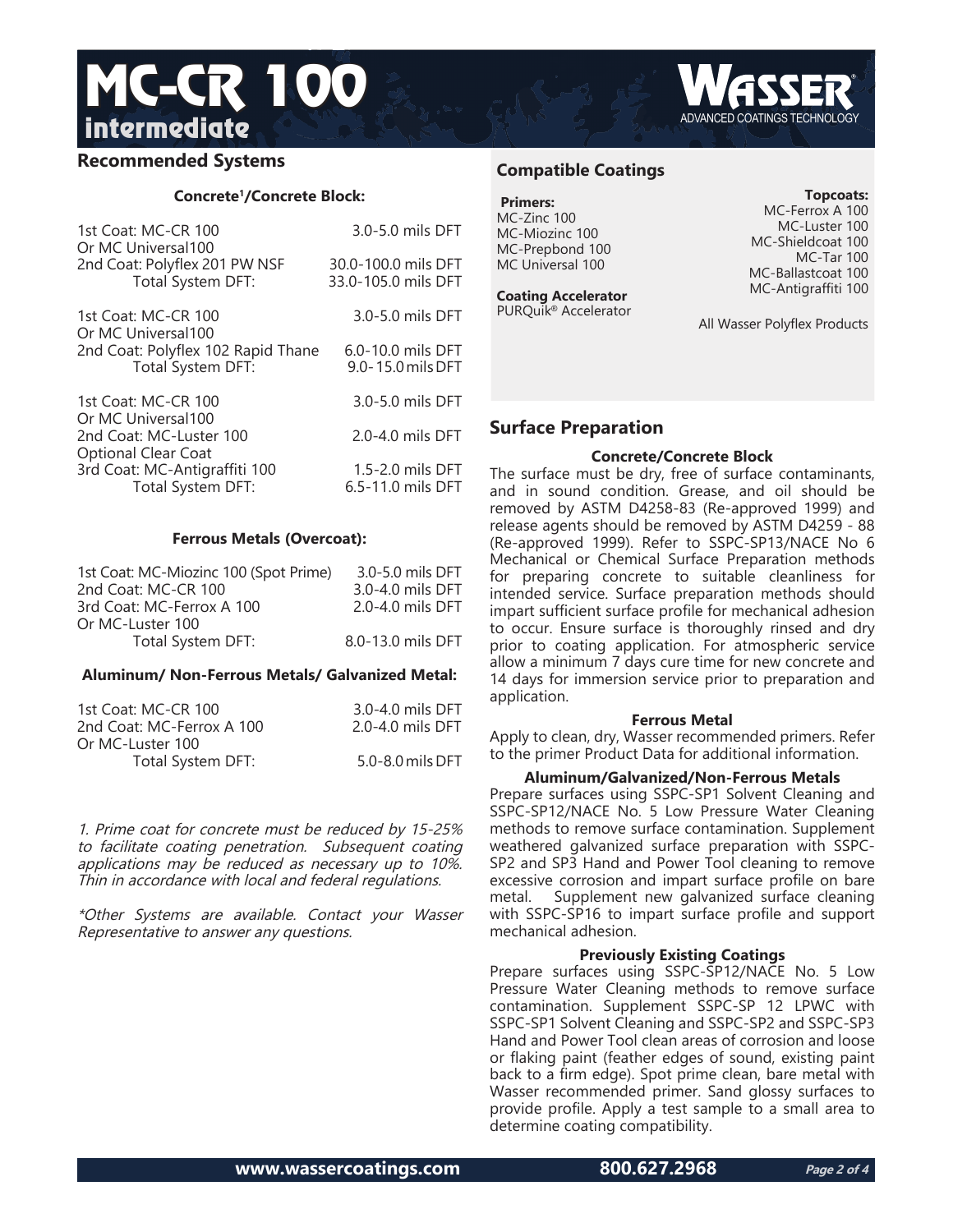

# **Good Practices**

Spot prime any areas cleaned to bare metal with a Wasser recommended primer.

When using MC-CR 100 as an immersion service intermediate, apply to clean, dry, Wasser recommended primers. Refer to the primer Product Data for additional information.

The surface to be coated must be dry, clean, dull, and free from dirt, grease, oil, salts or any other surface contaminants that interfere with adhesion.

Ensure welds, repair areas, joints, and surface defects exposed by surface preparation are properly cleaned and treated prior to coating application.

When surfaces are cleaned to bare metal, areas of oxidation after surface preparation and prior to coating application, should be prepared to specified standard prior to applying the Wasser recommended spot primer.

Consult the referenced standards, SSPC-PA1 and your Wasser Representative for additional information or recommendations.

# **Application Information**

MC-CR 100 can be applied by brush, roll, airless spray, mitt and conventional spray application. Follow proper mixing instructions before applying.

# **Mixing:**

Material temperature must be 5°F above the dew point before opening and agitating. Power mix thoroughly prior to application. **Do not keep under constant agitation.** Apply a 3-6 oz solvent float per gallon over material to prevent moisture intrusion and cover pail.

### **Brush/Roller:**

Brush: Natural Fiber Roller: Natural or synthetic fiber cover Nap:  $\frac{1}{4}$ " to  $\frac{3}{8}$ " Core: Phenolic Reduction: Typically not required. If necessary, reduce with MC-Thinner 100.

### **Airless Spray:**

Pump Ratio: 28 - 40:1 Pressure: 2100-2800psi Hose:  $\frac{1}{4}$ " to  $\frac{3}{8}$ " Tip Size: 0.013 - 0.019 Filter Size: 60 mesh (250 μm) Reduction: Typically not required. If necessary, reduce with MC-Thinner or MC-Thinner 100.

# **Conventional Spray/HLVP:**

| Fluid Nozzle:                                           | E Fluid Tip                 |  |
|---------------------------------------------------------|-----------------------------|--|
| Air Cap:                                                | 704 or 765                  |  |
| Atomizing Air:                                          | 45 - 75 lbs.                |  |
| Fluid Pressure:                                         | 15 - 20 lbs.                |  |
| Hose:                                                   | $\frac{1}{2}$ " ID; 50' Max |  |
| Reduction: Typically not required. If necessary, reduce |                             |  |
| with MC-Thinner or MC-Thinner 100.                      |                             |  |

### **Reducer:**

MC-Thinner, MC-Thinner 100, (if VOC regulations restrict thinning, use MC-Thinner XMT). Reduction is typically not required. If necessary, thin up to 15% with recommended thinner. Thin in accordance with local and federal regulatory standards.

### **Clean up:**

MC-Thinner, MC-Thinner 100, or MC-Thinner XMT. If Wasser thinners are not available, use MEK, MIBK, Xylene, a 50:50 blend of Xylene and MEK or MIBK, or acetone for clean up only. Do not add unauthorized solvents to a Wasser coating.

# **Application Conditions**

**Temperature:** 20°- 100° F (-8°- 38° C). This temperature range should be achieved for ambient, surface and material temperature. Substrate must be visibly dry and frost free. On applications below 33° F (0.5° C), Steel temperatures should be 5°F above the dew point temperature. MC-Thinner 100 is recommended for spray application in temperatures above 90° F.

### **Relative Humidity:** 6% - 99%.

**Coating Accelerator:** PURQuik® Accelerator. See Wasser's PURQuik® Accelerator Product Data for information. (Do not accelerate when used as prime coat on concrete)

**Storage:** Store off the ground in a dry, protected area in temperature between 40° - 100°F (4° - 38°C). MCU containers must be kept sealed when not in use. Use a solvent float to reseal partial containers.

**www.wassercoatings.com 800.627.2968**